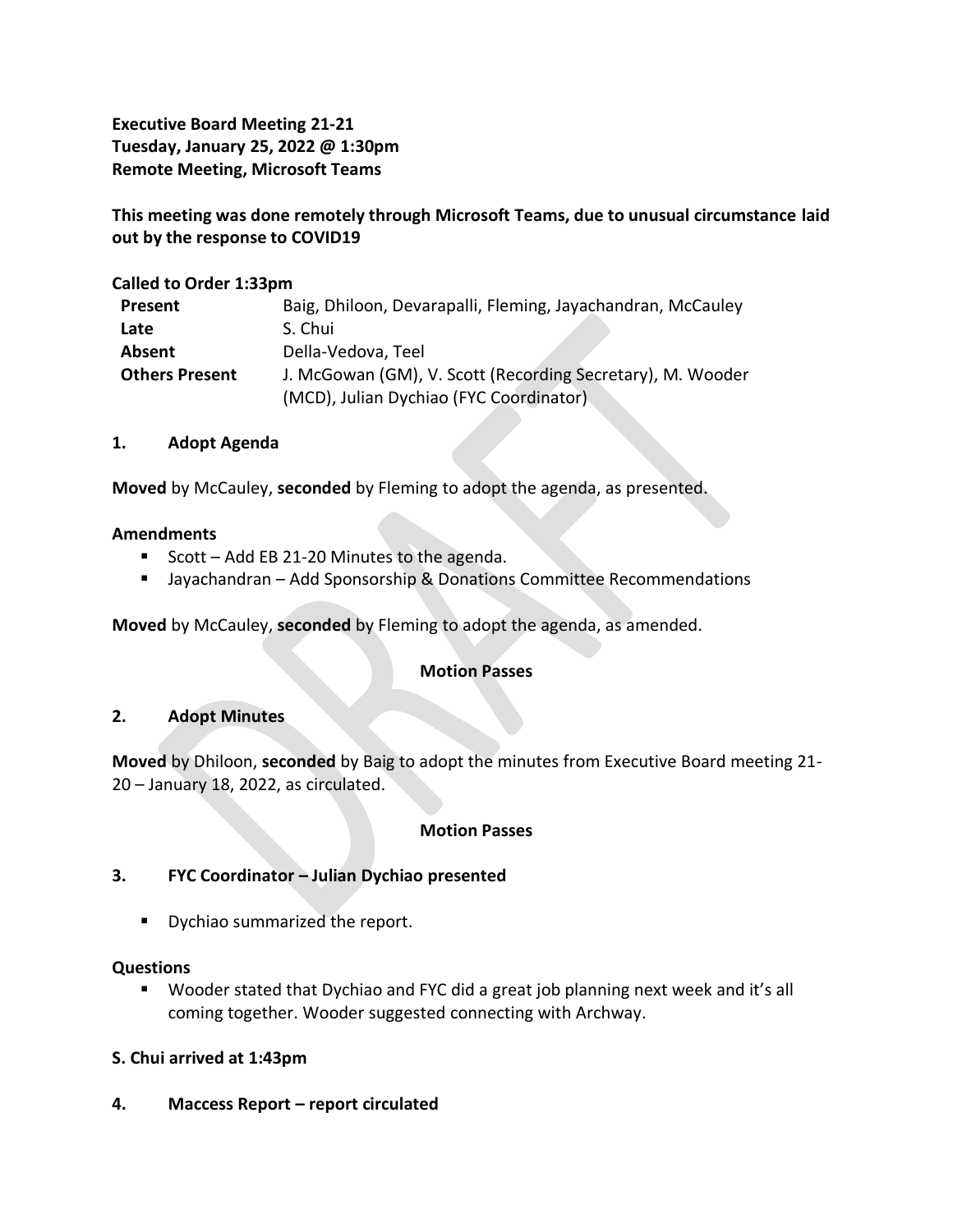■ Devarapalli summarized the report.

# **5. Macademics Report – report circulated**

■ Devarapalli summarized the report.

## **6. Strike Hiring Committees**

## **a) PCC Assistant Director**

**Moved by** Fleming, **seconded by** Dhiloon that the Executive Board strike a hiring board for the Pride Community Centre (PCC) Assistant Director consisting of the incoming Pride Community Centre Director, the outgoing Pride Community Centre Assistant Director, an Executive Board Member, and an alternate Executive Board member.

## **Nominations**

- S. Chui
- Aiman Dhiloon alternate

## **Motion Passes**

## **b) SHEC Assistant Director**

**Moved by** Dhiloon, **seconded by** Baig that the Executive Board strike a hiring board for the Student Health Education Centre (SHEC) Assistant Director consisting of the incoming SHEC Director, the outgoing SHEC Assistant Director, the outgoing SHEC Director, and an Executive Board Member. 

Dhiloon, Baig

## **Nominations**

- **McCauley**
- $Baig alternate$

#### **Motion Passes**

## **c) WGEN Assistant Director**

**Moved by** Dhiloon, **seconded by** Fleming that the Executive Board strike a hiring board for the Women and Gender Equity Network (WGEN) Assistant Director consisting of incoming WGEN Director, the WGEN Assistant Director, the outgoing WGEN Director, and an Executive Board Member.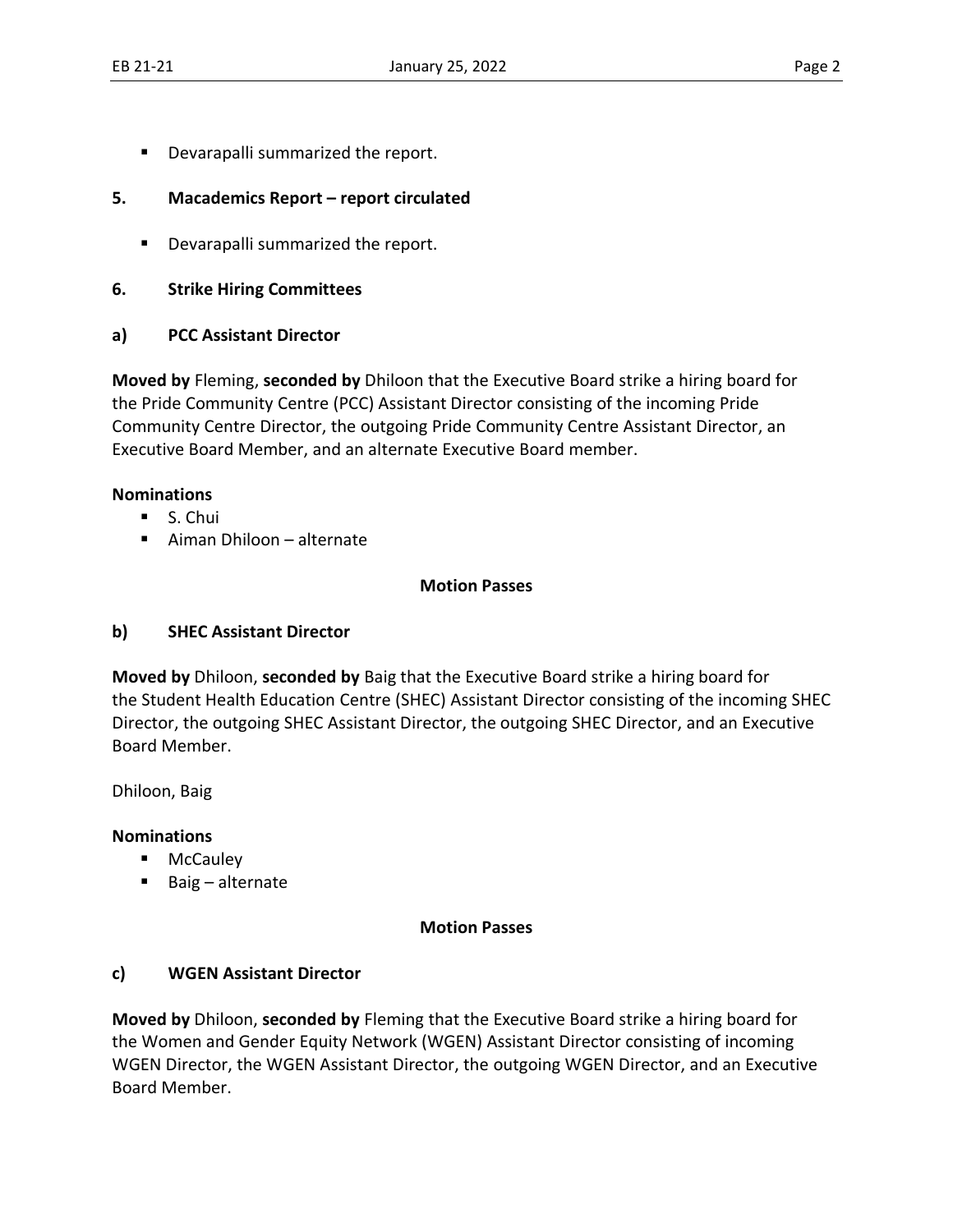#### **Nominations**

- Dhiloon
- McCauley alternate

### **Motion Passes**

#### **d) Maccess Assistant Director**

**Moved by** Jayachandran, **seconded by** Fleming that the Executive Board strike a hiring board for the Maccess Assistant Director consisting of the incoming Maccess Director, the outgoing Maccess Assistant Director, an Executive Board Member, and an alternate Executive Board member.

#### **Nominations**

- **Baig**
- McCauley alternate

#### **Motion Passes**

#### **e) Diversity Services Assistant Director**

**Moved by** Baig, **seconded by** Fleming that the Executive Board strike a hiring board for the Diversity Services Assistant Director consisting of the incoming Diversity Services Director, the outgoing Diversity Services Assistant Director, an Executive Board Member, and an alternate Executive Board member.

#### **Nominations**

- Jayachandran
- Baig alternate

#### **Motion Passes**

## **f) Spark Assistant Director**

**Moved by** Baig, **seconded by** S. Chui that the Executive Board strike a hiring board for the Spark Assistant Director consisting of the incoming Spark Director, the outgoing Spark Assistant Director, an Executive Board Member, and an alternate Executive Board member.

## **Nominations**

- **Dhiloon**
- Teel alternate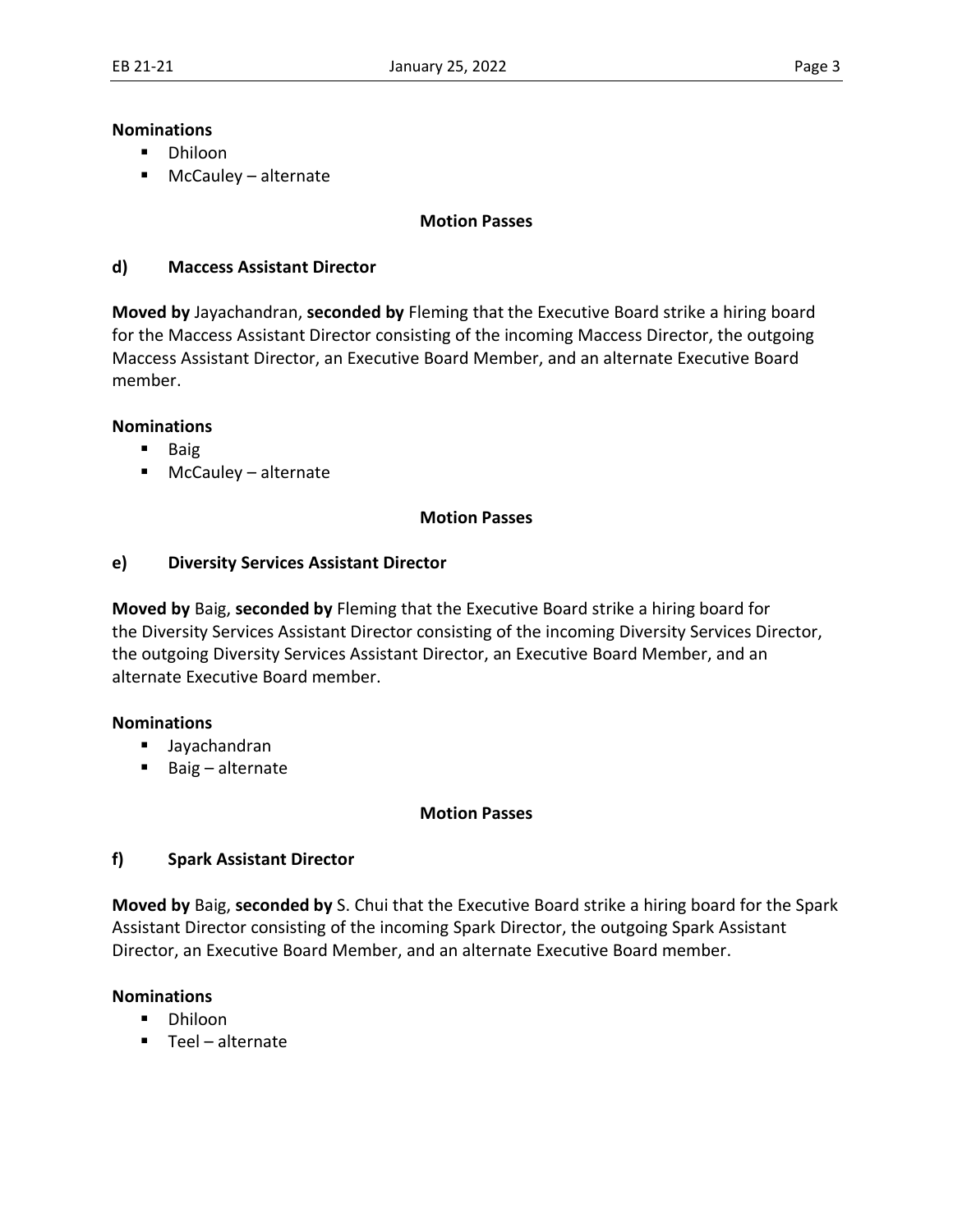## **Motion Passes**

## **g) EFRT Assistant Director**

**Moved by** Jayachandran, **seconded by** Fleming that the Executive Board strike a hiring committee for the EFRT Assistant Director, consisting of the incoming EFRT Director, the outgoing EFRT Assistant Director, one (1) Executive Board member, one EFRT Advisory Board representative, and one EFRT Alumni member.

## **Nominations**

- Baig
- $McCaulev alternate$

#### **Motion Passes**

## **h) FCC Assistant Director**

**Moved by** Fleming, **seconded by** S. Chui that the Executive Board strike a hiring board for the Food Collective Centre Assistant Director consisting of the Vice-President (Administration), the incoming Food Collective Centre Director, the outgoing Food Collective Centre Assistant Director, an Executive Board Member, and an alternate Executive Board member.

#### **Nominations**

- McCauley
- S. Chui alternate

## **Motion Passes**

## **i) DRO**

**Moved** by Fleming, **seconded** by Baig that the Executive Board strike a hiring board for the Deputy Returning Officer (DRO), consisting of the Vice-President (Administration), the incoming CRO, the outgoing DRO, an Executive Board member, and one alternate EB member.

#### **Nominations**

- McCauley
- Baig alternate

## **Motion Passes**

## **7. Sponsorship & Donations Committee Recommendations**